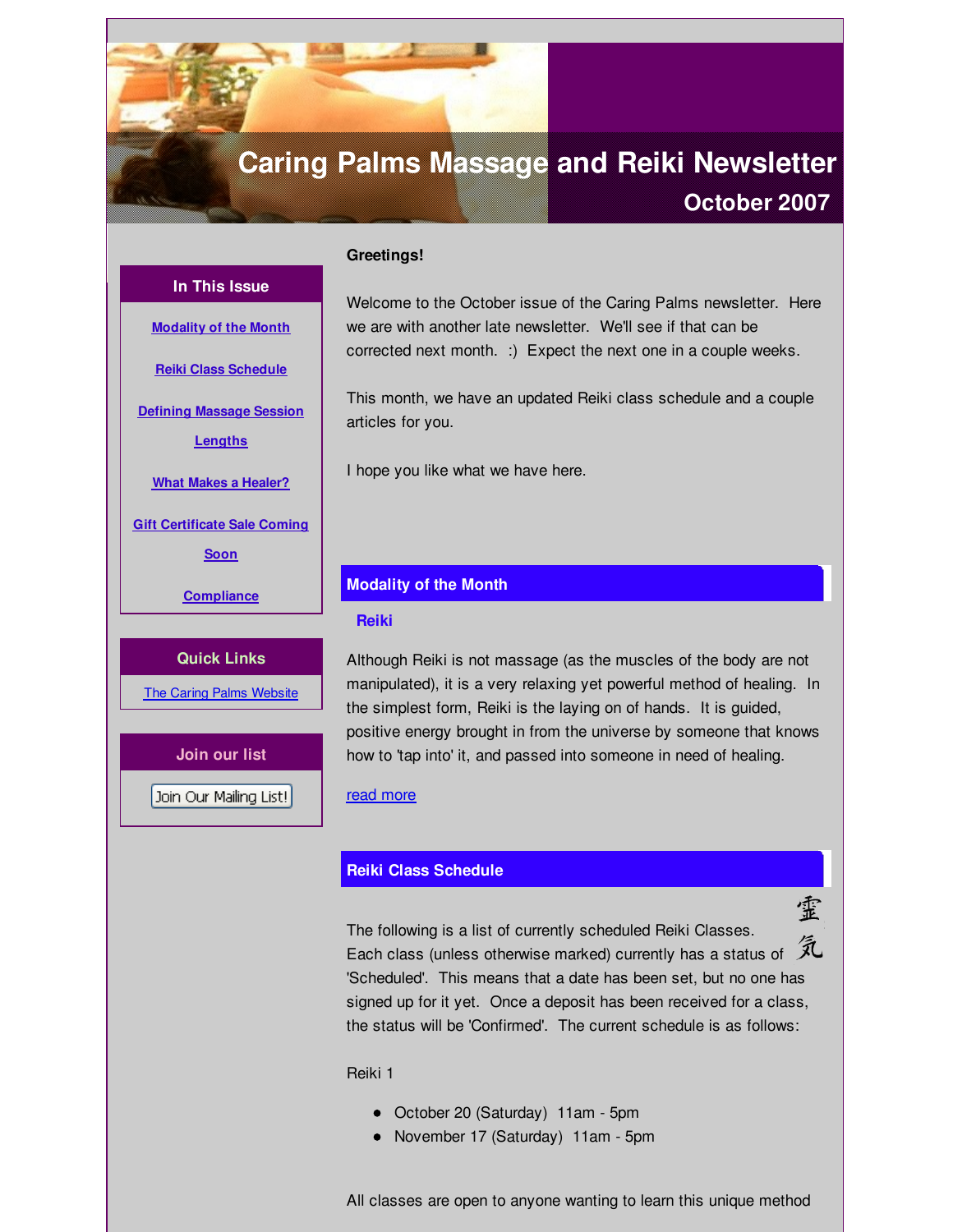of hands-on healing. The cost for each class is \$100 no matter what level of Reiki the class is for. A 50% deposit (\$50) is required a minimum of seven (7) days prior to the class date (or permission of the instructor) to reserve a space in the class. Classes with no deposits received by the deposit deadline will be cancelled. All class statuses may be viewed on the Reiki side of the web site under 'Class Scheduling and Schedule of Classes'.

Note: We don't schedule Reiki classes in December as people are usually doing other things during that time. If someone desires, a class can be scheduled at any time.

# **Caring Palms - Where a 1-hour massage is actually 60 minutes**



Many places claim to give one-hour massages, but what they promise is a one-hour session. In that onehour session, they allow five minutes to talk with their client, to see what work is needed. Then they allow five

minutes at the end of the massage for the client to get dressed, and to change the linens on the table. They actually only give 50 minutes of massage. This allows them to schedule massages hourly.

At Caring Palms, a one-hour massage session includes a full 60 minutes of massage (just as a 90 minute massage is a full 90 minutes). When a client comes in, any problems or health related information is discussed, and possible styles are suggested based on what we feel the client needs. This can be anywhere from five to 15 minutes. There is no charge for this consultation. It is part of the service. We schedule our one-hour massages at 90 minute intervals so we have time to do this. It is because we care about meeting the client's needs that we do things in this manner.

Some people will go to a therapist that advertises a really low price, but when they find out that they don't get a full hour of massage, they see that dollar for dollar they are paying the same amount per minute as they would coming to Caring Palms (and may not be getting the same quality nor someone with as much experience).

So the next time you are shopping around for a massage therapist, ask how long the sessions are and how much of that is massage.

#### **What Makes a Healer?**

#### **by Brian Dean**

I was working on my client yesterday when she told me something. She told me "You're a very gifted healer." This got me to thinking of something a friend and I had been talking about the other day: what is the difference between a massage therapist and a healer? read [more](http://r20.rs6.net/tn.jsp?f=001y1ltD-1ldJDzDiVwNHG-Es5HooYJqU2RTJRjSvwn_LiyjeQXwVNZuLAo5iq67P0PEkLpZP_dmmFAN1HbCzDXMFFhft0z3CbuM5dYXmk4KNrp_neMql3o6I8Rqzx9cIl15o7y_cjA08mR-vd1XdEBgSwuX7eeiW1YYOJdPjFjuIPqjIHaauCWHpgupmF0EklLAl5-HvwKGSsEzy_c-aq8Cg==&c=&ch=)